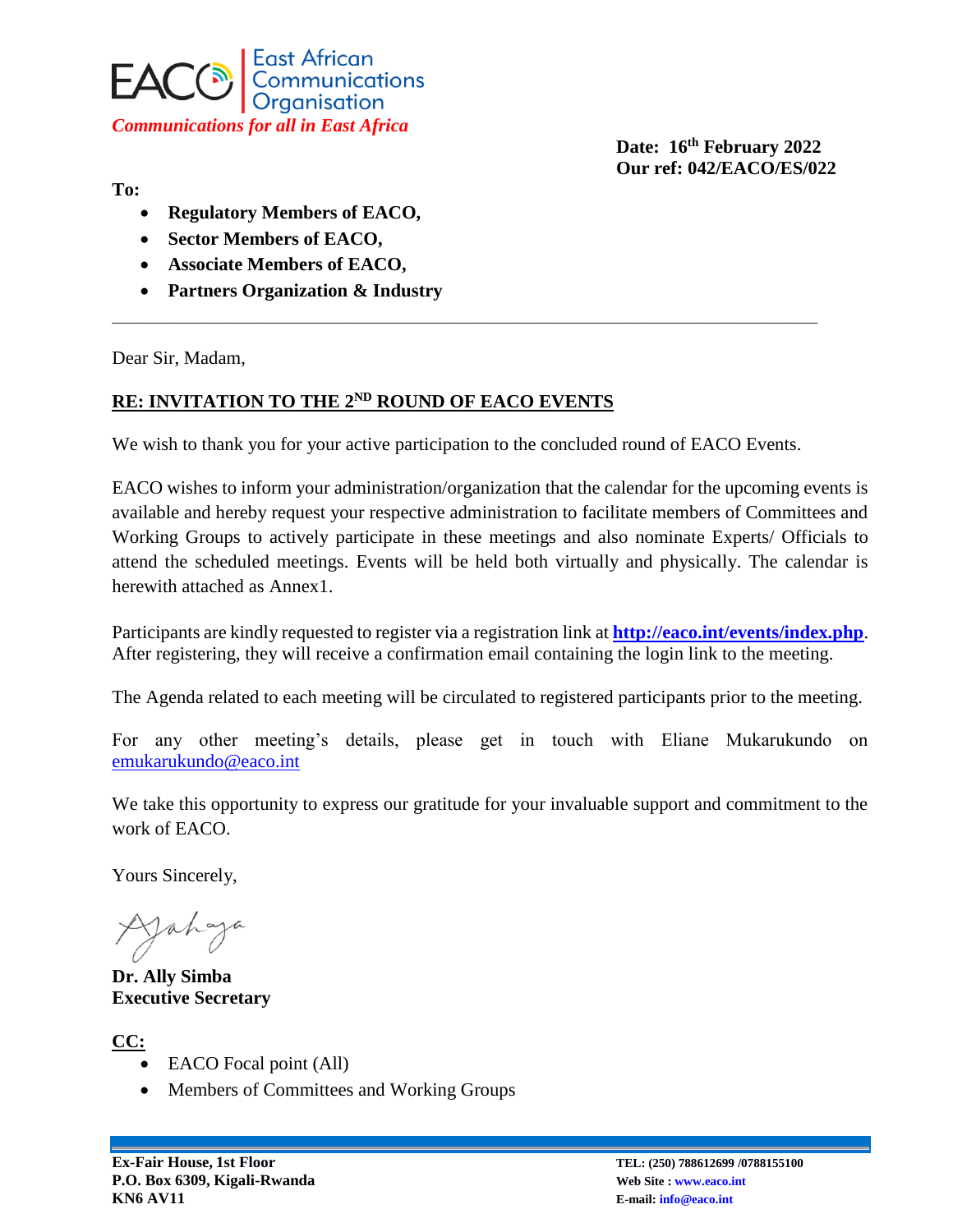| <b>TITLE OF THE EVENT:</b>                           | <b>DATE</b>                                         | <b>VENUE</b>       |
|------------------------------------------------------|-----------------------------------------------------|--------------------|
| <b>WG/COMMITTEES MEETING/TRAINING</b>                |                                                     |                    |
| Finances & Audit and Risk Management                 | $1st$ April 2022                                    | Online             |
| Committee                                            | $1st - 3rd$ June 2022                               | Arusha, Tanzania   |
| (FAMC)                                               | $20th$ September 2022                               | Online             |
|                                                      | $24th$ – November 2022                              | Online             |
|                                                      |                                                     |                    |
| Legal and Constitutional Affairs Committee<br>(LCAC) | $30^{th}$ May -1 <sup>st</sup> June<br>2022         | Kigali, EACO HQs   |
|                                                      |                                                     |                    |
| Human Resource Committee (HRC)                       | 31 <sup>st</sup> March 2022                         | Online             |
|                                                      | $15th$ to $17th$ August<br>2022                     | Juba, South Sudan  |
|                                                      |                                                     |                    |
| WG01: ICTs Policy & Regulatory Frameworks            | $21st$ April 2022                                   | Online             |
| Harmonization                                        | $26th$ July 2022                                    | Online             |
|                                                      | $5th - 7th$ December<br>2022                        | Nairobi, Kenya     |
|                                                      | $4th$ April 2023                                    | Online             |
|                                                      |                                                     |                    |
| WG2: ICT Infrastructure Development,                 | $7th$ March 2022                                    | Online             |
| Connectivity, Sharing and Digital Inclusion          | $21th$ June 2022                                    | Online             |
|                                                      | 17th -19th Oct 2022                                 | Kigali, Rwanda     |
|                                                      |                                                     |                    |
| WG3: ICT Applications, Consumer Protection           | $11^{th}$ May 2022                                  | Online             |
| Issues and Cyber security                            | $2nd$ August 2022                                   | Online             |
|                                                      | $24th - 26th$ October<br>2022                       | Kigali, Rwanda     |
|                                                      | $15th$ February 2023                                | Online             |
|                                                      |                                                     |                    |
| WG4: Postal & Courier Services Development           | $17th$ May 2022                                     | Online             |
| and Regulations                                      | $\overline{28^{th}}$ July 2022                      | Online             |
|                                                      | $7th - 9th$ November<br>2022                        | Bujumbura, Burundi |
|                                                      | $22nd$ February 2023                                | Online             |
|                                                      |                                                     |                    |
| WG5: Broadcasting Development, Spectrum              | $23rd$ March 2022                                   | Online             |
| Management and Media Services Regulation             | $\overline{8^{th}}$ August 2022                     | Online             |
|                                                      | 28 <sup>th</sup> -30 <sup>th</sup> November<br>2022 | Bujumbura, Burundi |

## **CALENDAR OF EACO EVENTS – 2022/2023**

\_\_\_